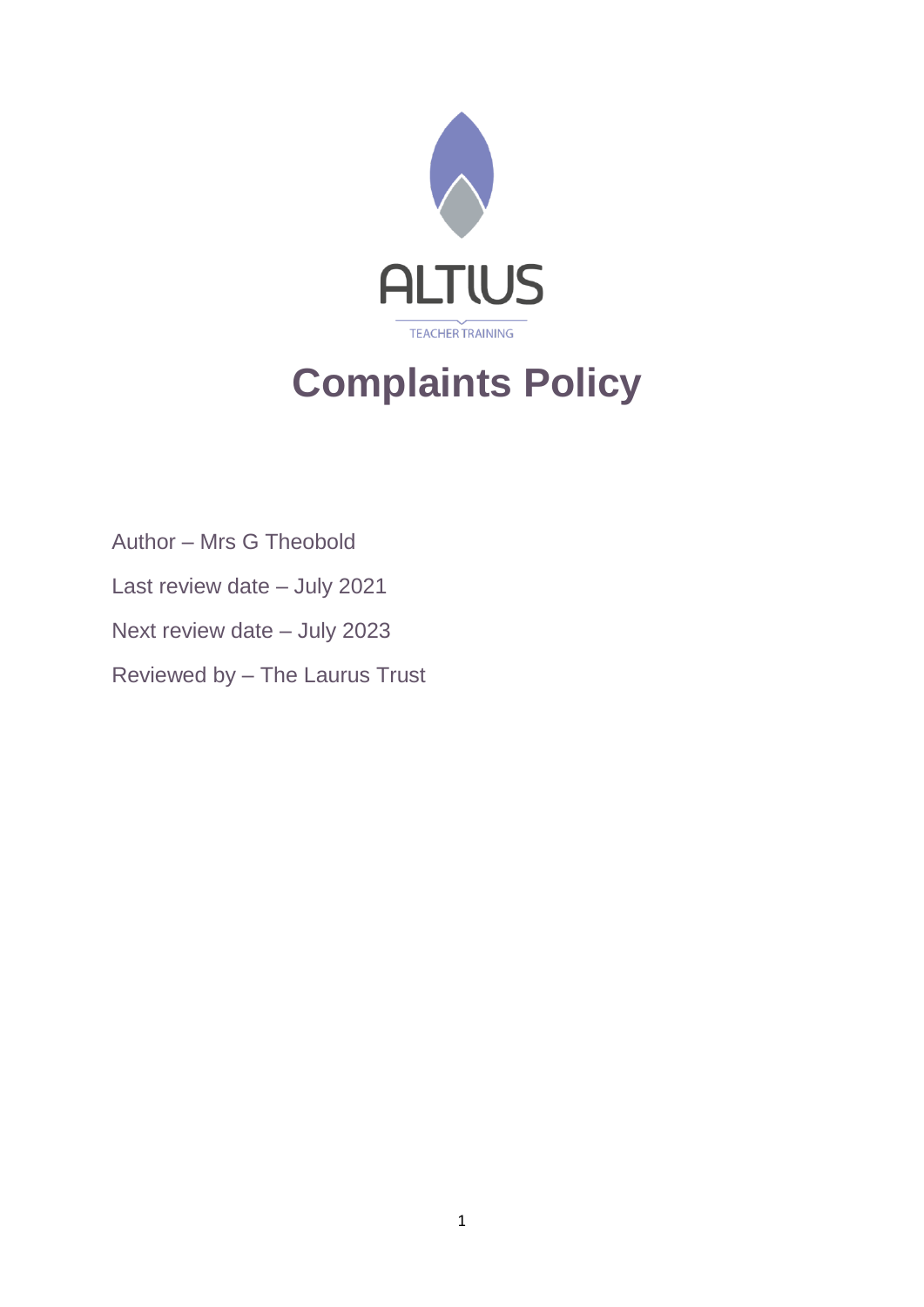# **Complaints Policy**

#### **Aims and values**

Altius Teacher Training is committed to providing high quality training that supports Associate Teachers as they progress towards achieving the Teachers' Standards for Qualified Teacher Status. Any complaint about the training course, the management of the training course or the school based training will be taken seriously and dealt with in a professional manner.

#### **Leadership and Management**

The Altius Teacher Training Strategic Board is responsible for:

- Ensuring that the policy is working in practice
- Directing the work of the Programme Leadership Board in the monitoring and collation of data relating to complaints
- Monitoring the success of the policy
- Identifying and remedying failures of the policy

The Head of Programme is responsible for:

- Ensuring all staff are aware of the policy and procedures
- Ensuring all Associate Teachers are aware of the policy and its contents
- Implementation of the policy where the complaint is about a school based matter
- Recording and reporting failures of the policy to Strategic Board

The Chair of the Programme Leadership Board is responsible for

- Implementation of the policy where the complaint is about a course or course management matter
- Recording and reporting failures of the policy to Strategic Board

#### **Procedures**

If an Associate Teacher is dissatisfied with any aspect of the course, the Programme Leadership Board should be informed as soon as possible. We are committed to supporting Associate Teachers and will deal with any complaint in a professional manner. We recognise that it may be difficult for an Associate Teacher to complain about the course or placement schools as they may feel uncomfortable or vulnerable however they are able to do this via the course elected representatives. Often an informal chat with a member of the SCITT training staff can help a situation but, sometimes, this will not suffice and the Associate Teacher may feel the need to take matters further. If, at any time over the training year, an Associate Teacher wishes to make a formal complaint about the centrally based training, the course management, training in school, the work of the relevant staff within the school or any other aspect of the course, we advise that an Associate Teacher can proceed by completing a formal complaint form and submitting it to the Programme Leader or Head of Altius.

A formal complaint about centrally based training or course management or training in a placement school should be brought to the attention of the Programme Leadership. If the complainant is unhappy with outcome of this initial contact with the Programme Leadership Board they will be required to submit the complaint in writing to the Head of Programme. The Head of Programme on the Programme Leadership Board will take